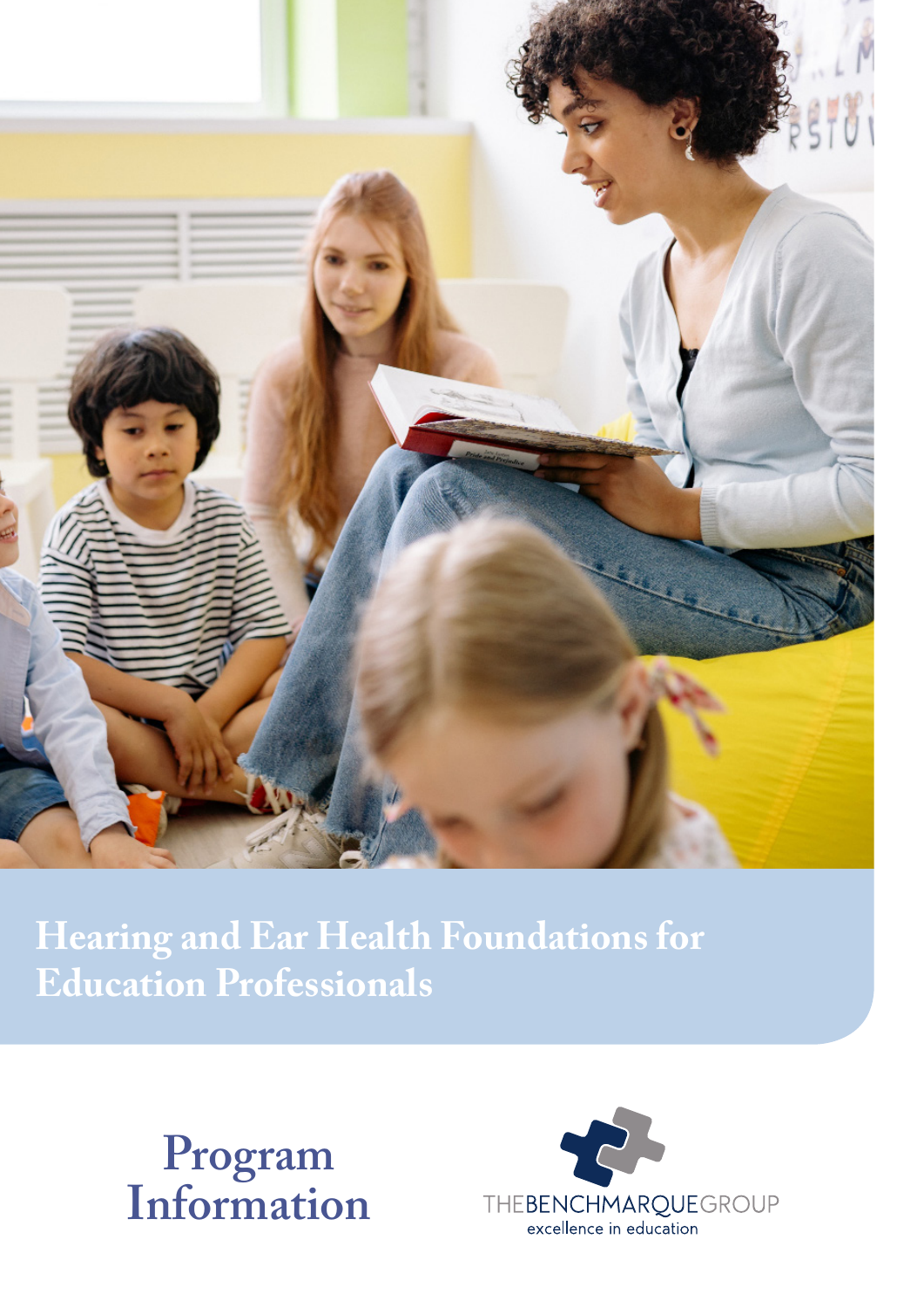# **Program snapshot**

| <b>PROGRAM TITLE</b>                                       | <b>Hearing and Ear Health Foundations for Education Professionals</b>                                                                                                                                                                                                                                                                                                                                                                                                                                                 |
|------------------------------------------------------------|-----------------------------------------------------------------------------------------------------------------------------------------------------------------------------------------------------------------------------------------------------------------------------------------------------------------------------------------------------------------------------------------------------------------------------------------------------------------------------------------------------------------------|
| <b>PROGRAM SUMMARY</b>                                     | The Hearing and Ear Health Foundations for Education<br>Professionals program aims to provide students working within<br>the education sector with knowledge and understanding of the<br>key concepts of good hearing and ear health, and the ability to<br>identify common conditions and issues that may occur in children<br>aged 0-18 years.<br>This is a stand alone program and is recommended as a lead-in<br>program to engage with as part of The Benchmarque Group's Ear<br><b>Health Learning Pathway.</b> |
| <b>UNITS OF COMPETENCY</b>                                 | Non-accredited                                                                                                                                                                                                                                                                                                                                                                                                                                                                                                        |
| <b>COST</b>                                                | \$25 (Inc. GST)                                                                                                                                                                                                                                                                                                                                                                                                                                                                                                       |
| <b>PRE-READING</b>                                         | There is no pre-reading for this program.                                                                                                                                                                                                                                                                                                                                                                                                                                                                             |
| <b>DELIVERY &amp; ASSESSMENT</b>                           | Online assessment completed via accessIQ.                                                                                                                                                                                                                                                                                                                                                                                                                                                                             |
| <b>ESTIMATED HOURS OF STUDY</b>                            | 1 hour of active learning                                                                                                                                                                                                                                                                                                                                                                                                                                                                                             |
| <b>CPD HOURS</b>                                           | As a general guide, one (1) hour of active learning equates to one<br>(1) hour of CPD. It is the responsibility of the individual student<br>to calculate how many hours of active learning have been<br>completed. The hours of active learning estimated above should<br>act as a guide to CPD hours.                                                                                                                                                                                                               |
| <b>ENTRY REQUIREMENTS</b>                                  | To view entry requirements please refer to the next page.                                                                                                                                                                                                                                                                                                                                                                                                                                                             |
| <b>HOW TO APPLY</b>                                        | To apply, click the 'apply now' button on the website which will<br>take you to the learning pathway purchase page in accessIQ.<br>From here you will be able to choose one or more (or all!)<br>programs from the pathway to purchase.                                                                                                                                                                                                                                                                               |
| <b>TERMS AND CONDITIONS AND</b><br><b>STUDENT HANDBOOK</b> | View terms and conditions visit benchmarquegroup.com.au/<br>terms-and-conditions<br><b>View Student Handbook</b>                                                                                                                                                                                                                                                                                                                                                                                                      |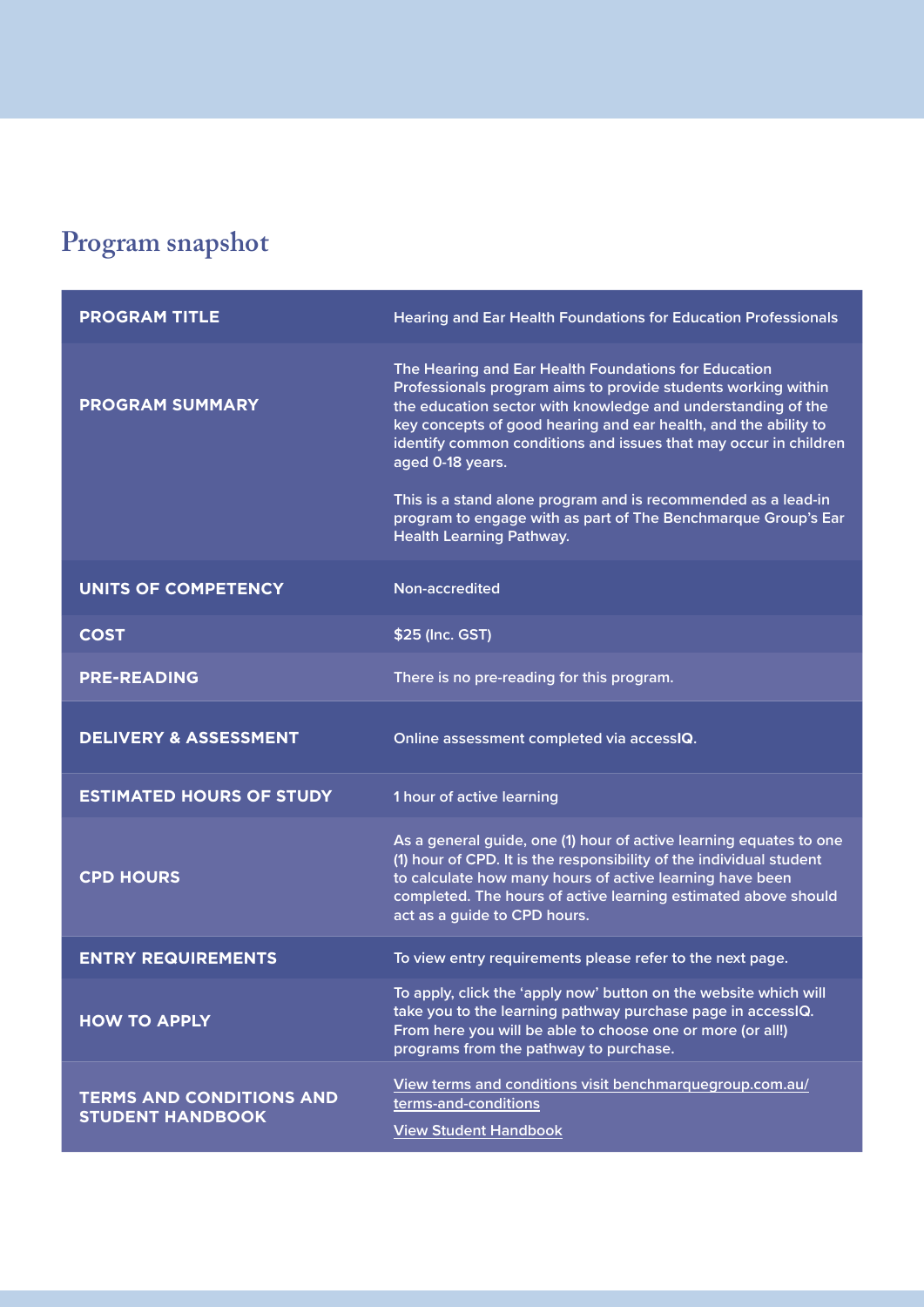# **Program outline**

The Hearing and Ear Health Foundations Program for Education Professionals aims to provide students with the knowledge and understanding of the key concepts of good hearing and ear health, and the ability to identify conditions and issues that may occur in babies, children, and adolescents. The online-only program encompasses a wide range of interesting and engaging topics including the anatomy and physiology of the ear, hearing and hearing loss, good ear hygiene, and common ear conditions.

Students will also gain knowledge on the fundamentals of 'good' ear and hearing health in childhood and adolescence, understand basic ear health assessment principles, and identify common ear and hearing conditions and issues that may present.

### **Program outcome**

Upon successful completion of the program students should have the ability to:

- Understand anatomy and physiology of the ear.
- Understand the process of sound and hearing.
- Understand the fundamentals of 'good' ear and hearing health throughout childhood and adolescence.
- Understand the impact of hearing loss and how this can be identified, managed and prevented within the community.
- Understand basic ear health assessment principles.
- Identify common ear and hearing conditions and issues that may present.

# **Program content**

An online-only program consisting of blended learning including information, articles, learning videos and self reflection activities. The program involves detailed information on anatomy and physiology, hearing through the lifespan, hearing loss, common conditions and good ear hygiene.

#### **Program entry requirements**

Entrants to the Hearing and Ear Health Foundations for Education Professionals program must provide evidence of a relevant professional role. Relevant roles would include:

- Teachers
- Child Care Workers
- Others on application

#### **About accessIQ**

We are paving the way for innovative and easy online learning through our bespoke online course and assessment platform, access**IQ**.

- Study anywhere, anytime
- Edit saved answers, review before submitting
- Live student console tracks assessment, enrolments and waitlists
- Access statement of results and resource library.